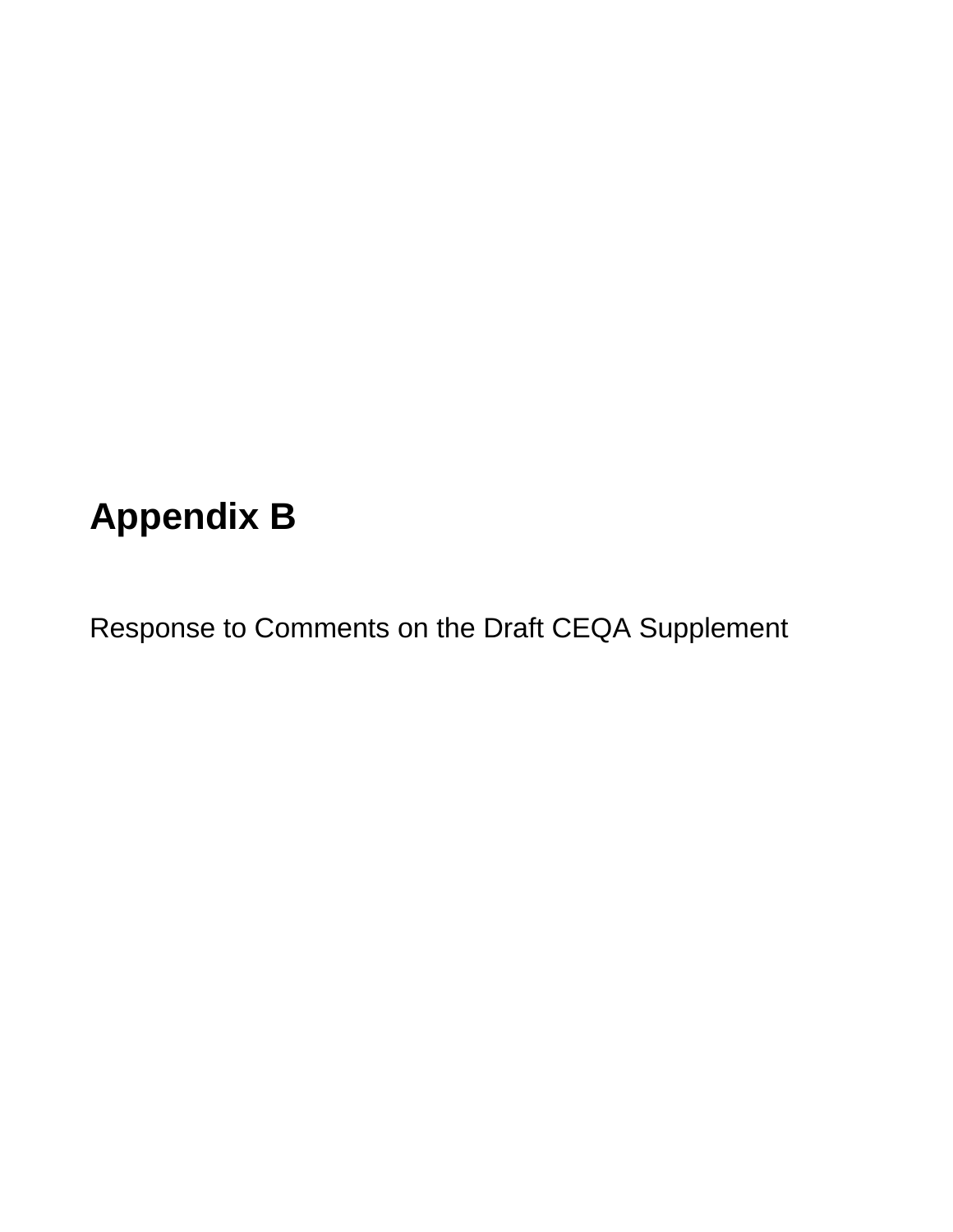On August 13, 2018, the State Water Resources Control Board (State Water Board) circulated a draft CEQA Supplement for the Six Big Creek Hydroelectric Projects (Projects). The Projects are also known as the Federal Energy Regulatory Commission (FERC) Project Nos. 67, 120, 2085, 2086, 2174, and 2175. The public comment period closed on October 12, 2018. During the comment period, the State Water Board received one comment letter on the draft CEQA Supplement from Southern California Edison Company, dated October 11, 2018. In accordance with the California Environmental Quality Act (CEQA) Guidelines Cal. Code regs., tit. 14, §§ 15000 et seq.), the comments were considered. This document is a summary of the written comments received on the draft CEQA Supplement, State Water Board's replies to those comments and, where applicable, the page(s) and paragraphs of the final CEQA Supplement where the text was revised to address each comment.

| <b>Comment</b><br>No.<br>(location) | <b>Comment</b>                                                                                                                                                                                                                       | <b>Response to Comment</b>                                                                                                                                                                                                                                                                                                                                                                                                                                                                                                                                                                                                                                                                                                                                                                                                                                                                                                                                                                                                                                                                                                                | <b>Location of</b><br><b>Text</b><br><b>Revision</b> |
|-------------------------------------|--------------------------------------------------------------------------------------------------------------------------------------------------------------------------------------------------------------------------------------|-------------------------------------------------------------------------------------------------------------------------------------------------------------------------------------------------------------------------------------------------------------------------------------------------------------------------------------------------------------------------------------------------------------------------------------------------------------------------------------------------------------------------------------------------------------------------------------------------------------------------------------------------------------------------------------------------------------------------------------------------------------------------------------------------------------------------------------------------------------------------------------------------------------------------------------------------------------------------------------------------------------------------------------------------------------------------------------------------------------------------------------------|------------------------------------------------------|
| (page 1)                            | Overall, the Draft CEQA<br>Supplement is inadequate<br>and deprives the public of a<br>meaningful opportunity to<br>comment on the<br>appropriateness and<br>implications of the conditions<br>proposed by the State Water<br>Board. | Pursuant to CEQA Guidelines, the draft CEQA Supplement (Section 3)<br>augments the environmental analysis completed in FERC's National<br>Environmental Policy Act (NEPA) documents to include analysis of<br>additional measures identified by the State Water Board to protect water<br>quality, as well as to evaluate resource areas requiring additional<br>analysis under CEQA, evaluate other CEQA considerations, including<br>growth-inducing effects, significant irreversible environmental effects,<br>and cumulative effects, provide a determination of the level of<br>significance of impacts under CEQA, and identify mitigation measures<br>necessary to offset or reduce impacts to a less-than significant level.<br>The draft water quality certification (certification) was issued at the same<br>time as the draft CEQA Supplement in order to solicit public comments<br>on the conditions proposed by the State Water Board. The certification<br>identifies the appropriateness of the proposed conditions, while the<br>CEQA Supplement evaluates the potential environmental impacts as<br>required by CEQA. | None required.                                       |
| 2<br>(page 1)                       | <b>SCE specifically requests</b><br>that the State Water Board<br>revise the project description<br>to clearly articulate the<br>conditions in the Draft 401<br>Certification under                                                  | The draft certification was issued at the same time as the draft CEQA<br>Supplement, which allowed for solicitation of public comments on the<br>conditions proposed by the State Water Board.<br>Section 3.3 of the draft CEQA Supplement analyzes the draft certification<br>conditions that were deemed not adequately analyzed as part of the                                                                                                                                                                                                                                                                                                                                                                                                                                                                                                                                                                                                                                                                                                                                                                                         | None required.                                       |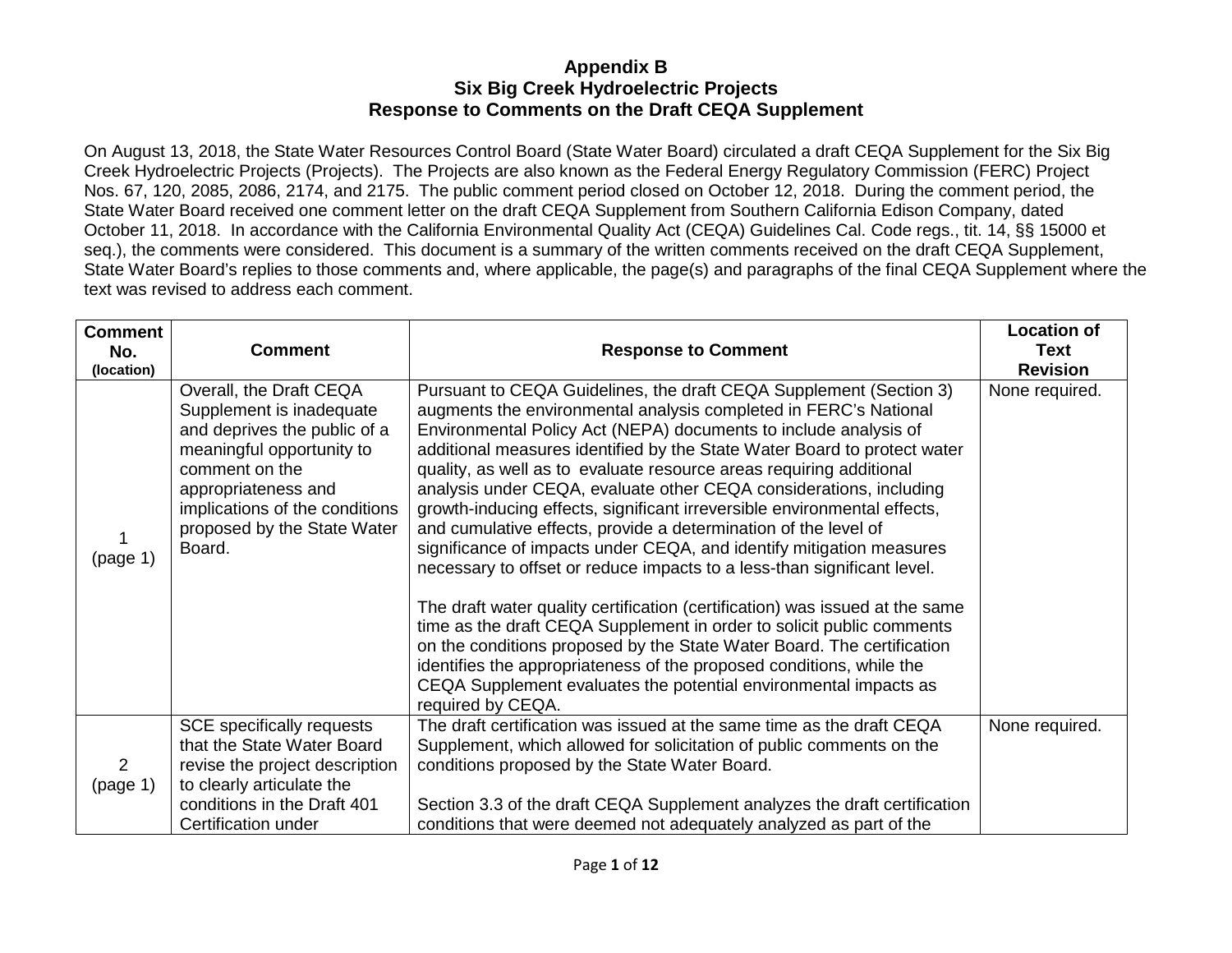|                            | consideration and to<br>thoroughly identify and<br>describe the specific<br>differences between the<br>Draft 401 Certification<br>conditions and the conditions                                                                                                                                                                                       | proposed project under NEPA. Additional monitoring included in the draft<br>certification will not have potentially significant effects under CEQA.<br>Implementation activities resulting from monitoring or other studies may<br>necessitate future CEQA analysis prior to approval.<br>See also Response to Comment 1 regarding how the CEQA Supplement |                |
|----------------------------|-------------------------------------------------------------------------------------------------------------------------------------------------------------------------------------------------------------------------------------------------------------------------------------------------------------------------------------------------------|------------------------------------------------------------------------------------------------------------------------------------------------------------------------------------------------------------------------------------------------------------------------------------------------------------------------------------------------------------|----------------|
|                            | analyzed by FERC under the<br><b>National Environmental</b><br>Policy Act (NEPA) in the<br>relicensing proceeding and<br>as agreed upon in the<br>Settlement Agreement.                                                                                                                                                                               | analyzes and addresses differences between the NEPA analysis and the<br>project analyzed by the CEQA Supplement.                                                                                                                                                                                                                                           |                |
| 3<br>(page 2)              | The Draft 401 Certification<br>includes some conditions<br>that are new or are modified<br>from the conditions<br>described not only in the<br>Settlement Agreement, but<br>also in SCE's Project, the<br>USFS 4(e) conditions, and<br><b>FERC's FEIS Staff</b><br>Alternative. These new and<br>modified conditions were not<br>analyzed under NEPA. | Section 3.3 of the draft CEQA Supplement analyzes the draft certification<br>conditions that were deemed to be not adequately analyzed as part of<br>the proposed project under NEPA.                                                                                                                                                                      | None required. |
| $\overline{4}$<br>(page 3) | The State Water Board does<br>not clarify that these<br>differences would<br>considerably change<br>operations and other factors<br>used in subsequent analyses<br>as compared to those<br>analyzed under NEPA.                                                                                                                                       | The draft certification conditions that were not considered under NEPA<br>and that have the potential to cause environmental impacts are listed<br>and analyzed in Section 3.3 of the draft CEQA Supplement.                                                                                                                                               | None required. |
| 5<br>(page 3)              | Considering the complexity<br>of the project and volume of<br>the material incorporated by                                                                                                                                                                                                                                                            | The draft CEQA Supplement augments the analyses completed in the<br>applicable NEPA documents, however, Section 3.0 of the Supplement<br>describes the additional environmental analyses completed to meet                                                                                                                                                 | None required. |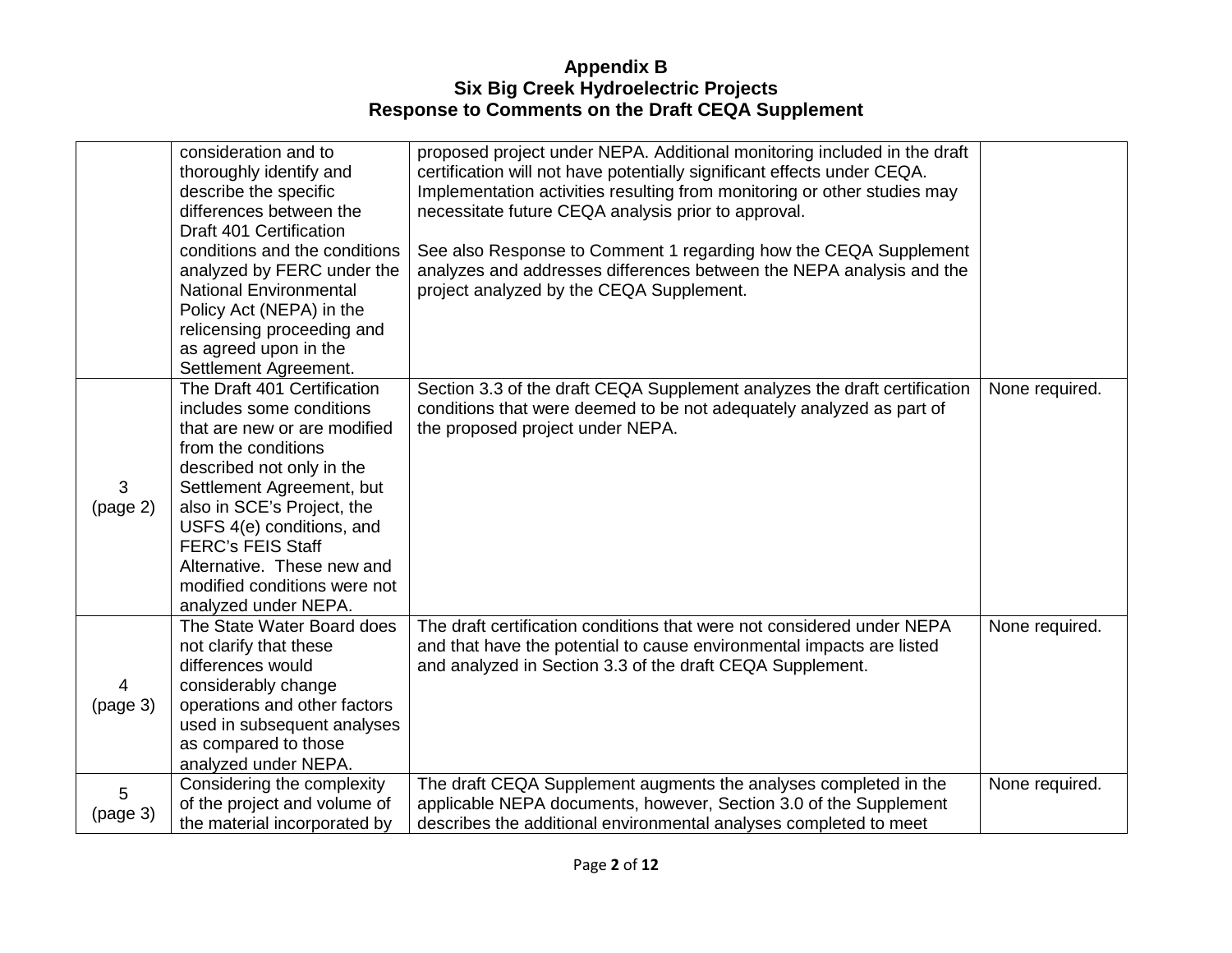|               | reference, it is unreasonable<br>to assume that reviewers of<br>the Draft CEQA Supplement<br>can independently discern<br>such differences, which is<br>critical to understanding the<br>project described in the Draft<br>CEQA Supplement.                                                                                                                                                                                                                                                                                                                                                                                                                                                                                                                                                        | CEQA requirements.<br>The State Water Board did not receive any comment letters other than<br>SCE's letter.                                                                                                                                                                                                                                                                                                                                                                                                                                                                                                                                                                                                                                                                                                                                                                                                                                                                                                                                                                                                                                                                                                                                                                                                                                                                                                                                                                                                                                              |                |
|---------------|----------------------------------------------------------------------------------------------------------------------------------------------------------------------------------------------------------------------------------------------------------------------------------------------------------------------------------------------------------------------------------------------------------------------------------------------------------------------------------------------------------------------------------------------------------------------------------------------------------------------------------------------------------------------------------------------------------------------------------------------------------------------------------------------------|----------------------------------------------------------------------------------------------------------------------------------------------------------------------------------------------------------------------------------------------------------------------------------------------------------------------------------------------------------------------------------------------------------------------------------------------------------------------------------------------------------------------------------------------------------------------------------------------------------------------------------------------------------------------------------------------------------------------------------------------------------------------------------------------------------------------------------------------------------------------------------------------------------------------------------------------------------------------------------------------------------------------------------------------------------------------------------------------------------------------------------------------------------------------------------------------------------------------------------------------------------------------------------------------------------------------------------------------------------------------------------------------------------------------------------------------------------------------------------------------------------------------------------------------------------|----------------|
| 6<br>(page 3) | The CEQA Supplement does<br>not adequately describe the<br>necessary steps the State<br>Water Board made with<br>respect to fulfilling the<br>federal agency consultation<br>requirement required when<br>planning to rely on a federal<br>agency's FEIS or Finding of<br>No Significant Impact<br>(FONSI). CEQA Guidelines,<br>Section 15223 provides that<br>"[w]hen it plans to use an<br>[F]EIS or finding of no<br>significant impact or to<br>prepare such a document<br>jointly with a federal agency,<br>the lead agency shall consult<br>as soon as possible with the<br>federal agency." SCE asks<br>that the State Water Board<br>provide additional support in<br>demonstrating compliance<br>with this consultation<br>requirement set forth under<br><b>CEQA Guidelines, Section</b> | In a letter dated June 17, 2004, State Water Board staff submitted to<br>FERC a comment letter on the environmental assessment for the<br>Vermilion Valley Project (FERC No. 2086). In this comment letter, State<br>Water Board staff made comments on FERC, analysis for water<br>resources and aquatic resources.<br>In a letter dated November 3, 2008, State Water Board staff submitted to<br>FERC a comment letter on the draft environmental impact statement<br>(DEIS) for the Big Creek ALP projects (FERC Nos. 67, 120, 2085, and<br>2175). In this comment letter State Water Board staff described their<br>understanding of SCE's proposed project as it relates to the Settlement<br>Agreement, and their understanding of the connectivity of the Big Creek<br>ALP Projects with the Portal Project (FERC No. 2174) and Vermilion<br>Valley Project (FERC No. 2086).<br>Additionally, in the State Water Board's DEIS comment letter, staff<br>discussed their evaluation of the DEIS to determine its use in satisfying<br>requirements under CEQA. State Water Board staff further suggested<br>additions for FERC to include in the final EIS that would be helpful for the<br>State Water Board's CEQA analysis.<br>In FERC's final EIS, section 1.3.6 briefly outlines the requirements under<br>CEQA. Section 1.3.6 also discusses how Appendix A was developed by<br>FERC (based on State Water Board staff's comments on the DEIS) to<br>facilitate the State Water Board's potential use of the final EIS for CEQA<br>purposes. | None required. |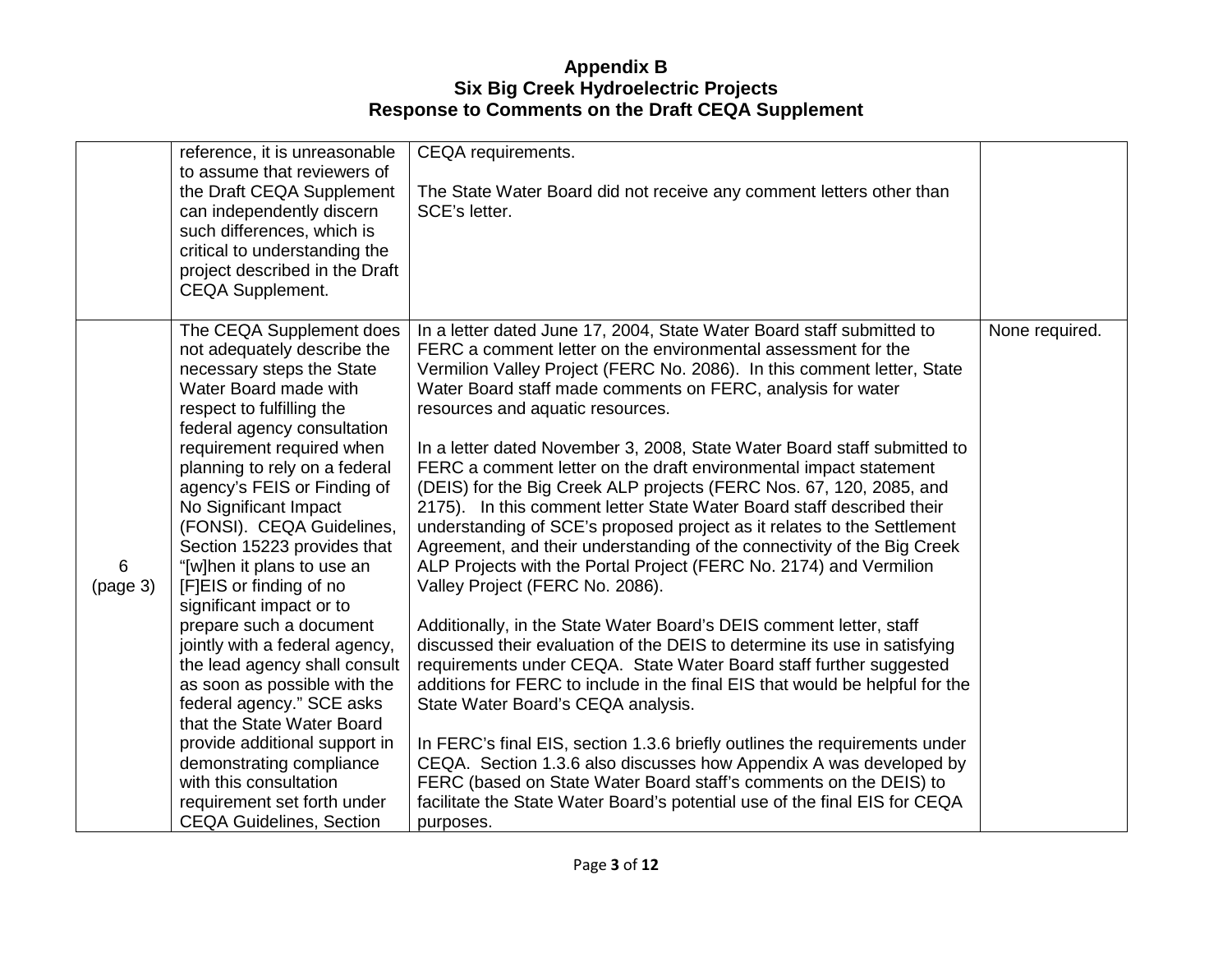|                | 15223.                                                        |                                                                                                                                                          |                |
|----------------|---------------------------------------------------------------|----------------------------------------------------------------------------------------------------------------------------------------------------------|----------------|
|                |                                                               | In a letter from <b>SWRCB</b> to SCE (dated May 6, 2009), State Water Board<br>staff indicated that a document will be created that supplements the FEIS |                |
|                |                                                               | to address resource areas that were not covered in the FEIS. SCE                                                                                         |                |
|                |                                                               | agreed to have its consultant, ENTRIX, prepare the document. Tim                                                                                         |                |
|                |                                                               | Welch (FERC) was cc'd on the correspondence.                                                                                                             |                |
|                | Here, the CEQA Supplement                                     | See Response to Comment 6.                                                                                                                               | None required. |
|                | indicates that there is little                                |                                                                                                                                                          |                |
|                | evidence that, in planning to                                 | Please also refer to section 1.0 (pg 3) of the draft CEQA Supplement for                                                                                 |                |
| $\overline{7}$ | rely on FERC's FEIS and<br><b>FONSI</b> statements, the State | the efforts State Water Board staff made with FERC during the<br>development of the FEIS.                                                                |                |
| (page 3)       | <b>Water Board adequality</b>                                 |                                                                                                                                                          |                |
|                | consulted with FERC as                                        |                                                                                                                                                          |                |
|                | required by Section 15223 of                                  |                                                                                                                                                          |                |
|                | the CEQA Guidelines.                                          |                                                                                                                                                          |                |
|                | The CEQA environmental                                        | The NEPA documents clearly describe project impacts and Section 3.1                                                                                      | None required. |
|                | analysis presented in                                         | of the CEQA supplement further describes impacts in resource areas                                                                                       |                |
|                | Section 3.0 of the Draft                                      | where the NEPA documents were insufficient. Also, Section 3.3 of the                                                                                     |                |
|                | <b>CEQA Supplement is</b>                                     | draft CEQA Supplement analyzes the State Water Board's proposed                                                                                          |                |
| 8              | incomplete and fails to<br>clearly describe project           | certification conditions that warrant an analysis under CEQA.                                                                                            |                |
| (page 4)       | impacts or to provide                                         | Justification for the certification conditions is not a requirement of CEQA.                                                                             |                |
|                | justification for proposed                                    | Certification conditions are imposed to ensure water quality standards                                                                                   |                |
|                | conditions in the State Water                                 | are satisfied, which differs from the environmental analysis under CEQA                                                                                  |                |
|                | Board's 401 Certification.                                    | for which impacts, and mitigation measures are identified (existing                                                                                      |                |
|                |                                                               | conditions vs. proposed project). The draft certification contains                                                                                       |                |
|                |                                                               | justifications for its conditions.                                                                                                                       |                |
|                | Notwithstanding this request,                                 | State Water Board acknowledges the draft certification conditions vary                                                                                   | None required. |
|                | the conditions proposed in                                    | from the Settlement Agreement, SCE's proposed project, USFS 4(e)s,                                                                                       |                |
|                | the Draft 401 Certification to                                | and FERC's staff alternatives. Section 3.3 of the draft CEQA                                                                                             |                |
| 9<br>(page 4)  | varying degrees amend and<br>modify (and in some cases        | Supplement analyzes the State Water Board's proposed certification<br>conditions to the degree required by CEQA.                                         |                |
|                | conflict with) the conditions                                 |                                                                                                                                                          |                |
|                | described not only in the                                     |                                                                                                                                                          |                |
|                | Settlement Agreement, but                                     |                                                                                                                                                          |                |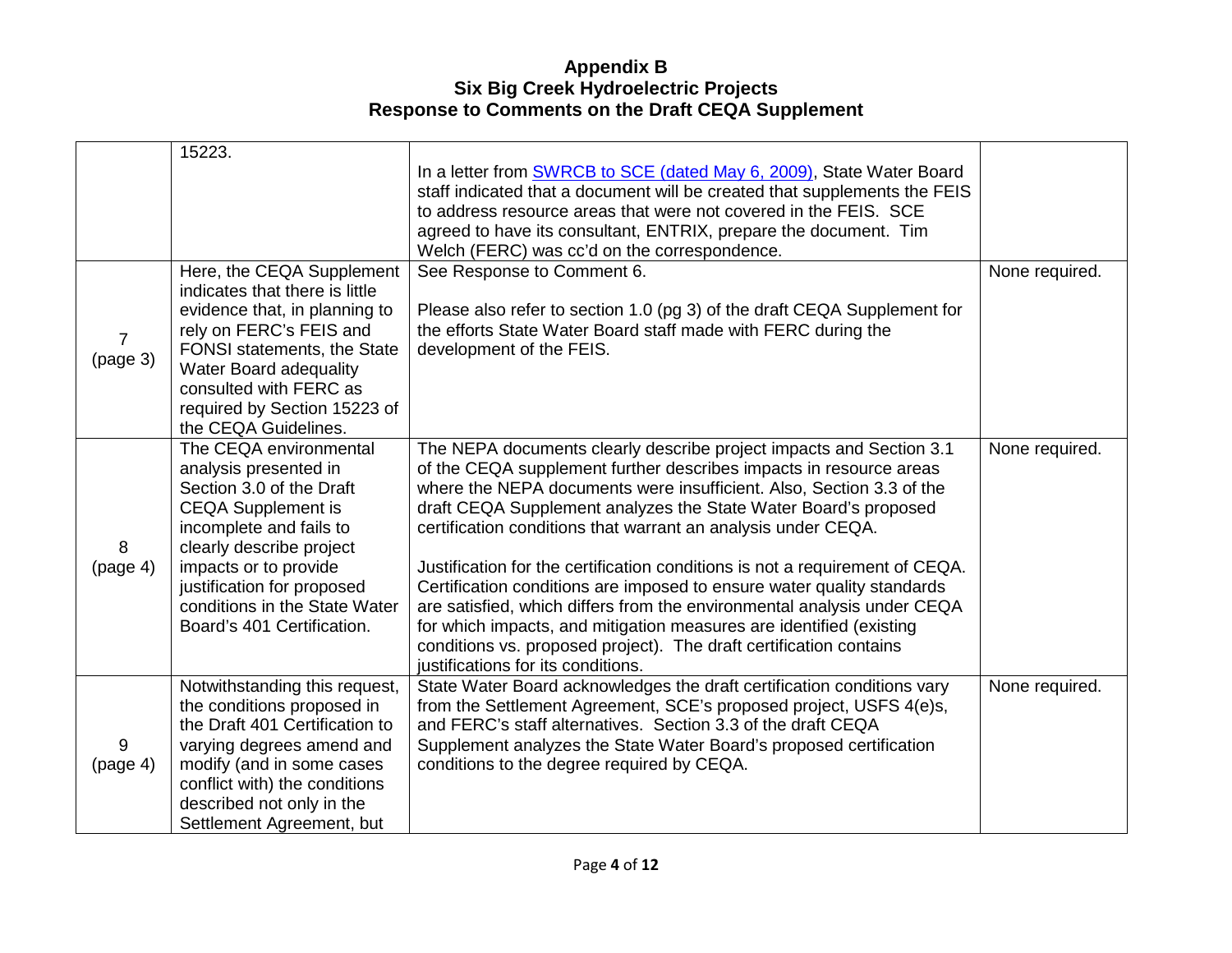|                | also in SCE's Project, USFS                                                                                                                                                                                                                                                                                                                                                                                                                                                                                                                                  |                                                                                                                                                                                                                                                                                                                                                                                                                                                                                                                                                                      |                |
|----------------|--------------------------------------------------------------------------------------------------------------------------------------------------------------------------------------------------------------------------------------------------------------------------------------------------------------------------------------------------------------------------------------------------------------------------------------------------------------------------------------------------------------------------------------------------------------|----------------------------------------------------------------------------------------------------------------------------------------------------------------------------------------------------------------------------------------------------------------------------------------------------------------------------------------------------------------------------------------------------------------------------------------------------------------------------------------------------------------------------------------------------------------------|----------------|
|                | 4(e) conditions, and FERC's                                                                                                                                                                                                                                                                                                                                                                                                                                                                                                                                  |                                                                                                                                                                                                                                                                                                                                                                                                                                                                                                                                                                      |                |
|                | <b>FEIS Staff Alternative.</b>                                                                                                                                                                                                                                                                                                                                                                                                                                                                                                                               |                                                                                                                                                                                                                                                                                                                                                                                                                                                                                                                                                                      |                |
| 10<br>(page 5) | The State Water Board (a)<br>fails to disclose in the Draft<br><b>CEQA Supplement the</b><br>threshold of significance<br>used to determine project<br>impacts and/or justify the<br>need to modify conditions<br>already evaluated under<br><b>NEPA including SCE's</b><br>Proposed Project, USFS<br>4(e) conditions, FERC's Staff<br>Alternative and the<br>Settlement Agreement; and<br>(b) relies heavily on<br>conclusions from the NEPA<br>analysis without sufficiently<br>justifying or addressing<br>differences proposed in the<br>401 Conditions. | The development and use of thresholds of significance are not required<br>by CEQA. However, the statements provided in the checklist in Appendix<br>G of the State CEQA Guidelines served as the thresholds by which<br>impacts are evaluated for each of the resource areas.                                                                                                                                                                                                                                                                                        | None required. |
| 11<br>(page 5) | In the Draft CEQA<br>Supplement, the brief<br>description of potential<br>Project impacts and<br>justification for modified<br>conditions is limited in<br>nature; absent of any<br>supportive data and<br>analysis; developed without<br>collaboration with the<br>Licensee, Tribes, resource                                                                                                                                                                                                                                                               | The purpose of the CEQA Supplement is to fully disclose the potential<br>impacts and level of significance of the Proposed Project.<br>State Water Board acknowledges the draft certification conditions vary<br>from the Settlement Agreement, SCE's proposed project, USFS 4(e)s,<br>and FERC's staff alternatives. The draft certification includes rationale<br>for each specific condition and was issued at the same time as the draft<br>CEQA Supplement, for public comment. Justification for the certification<br>conditions is not a requirement of CEQA. | None required. |
|                | agencies and NGOs; and<br>conflicts with conditions                                                                                                                                                                                                                                                                                                                                                                                                                                                                                                          |                                                                                                                                                                                                                                                                                                                                                                                                                                                                                                                                                                      |                |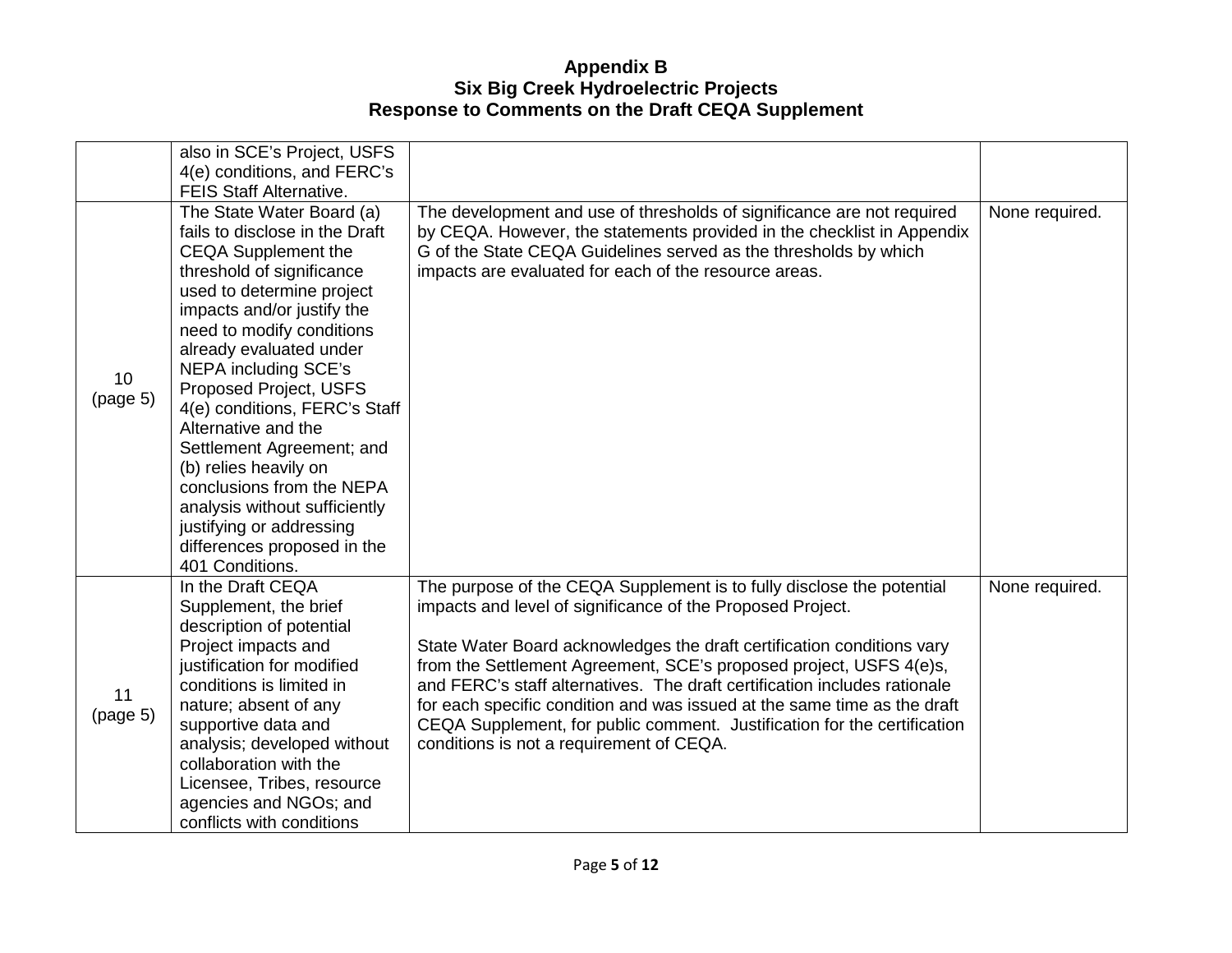|                | agreed upon in the<br>Settlement Agreement.                                                                                                                                                                                                                                                                                                                                                                                                                                                                                                                    |                                                                                                                                                                                                                                                                                                                                                                                                                                                                                                                                                                                                                                                                                                                                |                |
|----------------|----------------------------------------------------------------------------------------------------------------------------------------------------------------------------------------------------------------------------------------------------------------------------------------------------------------------------------------------------------------------------------------------------------------------------------------------------------------------------------------------------------------------------------------------------------------|--------------------------------------------------------------------------------------------------------------------------------------------------------------------------------------------------------------------------------------------------------------------------------------------------------------------------------------------------------------------------------------------------------------------------------------------------------------------------------------------------------------------------------------------------------------------------------------------------------------------------------------------------------------------------------------------------------------------------------|----------------|
| 12<br>(page 5) | The State Water Board omits<br>in the Draft CEQA<br>Supplement the threshold of<br>significance used to<br>determine project impacts<br>and/or justify the need to<br>modify conditions already<br>evaluated under NEPA<br>including SCE's Proposed<br>Project, USFS 4(e)<br>conditions, FERC's Staff<br>Alternative and the<br>Settlement Agreement and<br>does not adequately<br>describe why proposed<br>measures beyond those<br>agreed upon in the<br>Settlement Agreement are<br>necessary for the protection<br>of water quality or beneficial<br>uses. | The development and use of thresholds of significance are not required<br>by CEQA. However, the statements provided in the checklist in Appendix<br>G of the State CEQA Guidelines served as the thresholds by which<br>impacts are evaluated for each of the resource areas.<br>The draft CEQA Supplement analyzes the proposed project in<br>comparison to existing conditions and then discloses those identified<br>potential environmental impacts. This differs from certification conditions<br>which are imposed to ensure water quality standards are satisfied from<br>existing and proposed operation of the project for up to 50 years. The<br>draft certification includes rationale for each specific condition. | None required. |
| 13<br>(page 5) | The State Water Board did<br>not meet an objective of its<br>CEQA analysis, namely the<br>"determination of the level of<br>significance for all impacts<br>identified for CEQA resource<br>areas."                                                                                                                                                                                                                                                                                                                                                            | Tables 4, 5, and 6 in the CEQA Supplement list the measures under<br>SCE's Proposed Project, and the level of significance for each<br>associated potential impact for each CEQA Resource Area.                                                                                                                                                                                                                                                                                                                                                                                                                                                                                                                                | None required. |
| 14<br>(page 5) | The tables and supportive<br>rationale do not analyze the<br>conditions in the Draft 401<br>Certification under                                                                                                                                                                                                                                                                                                                                                                                                                                                | Section 3.3 of the draft CEQA Supplement analyzes the water quality<br>certification conditions that require analysis under CEQA.                                                                                                                                                                                                                                                                                                                                                                                                                                                                                                                                                                                              | None required. |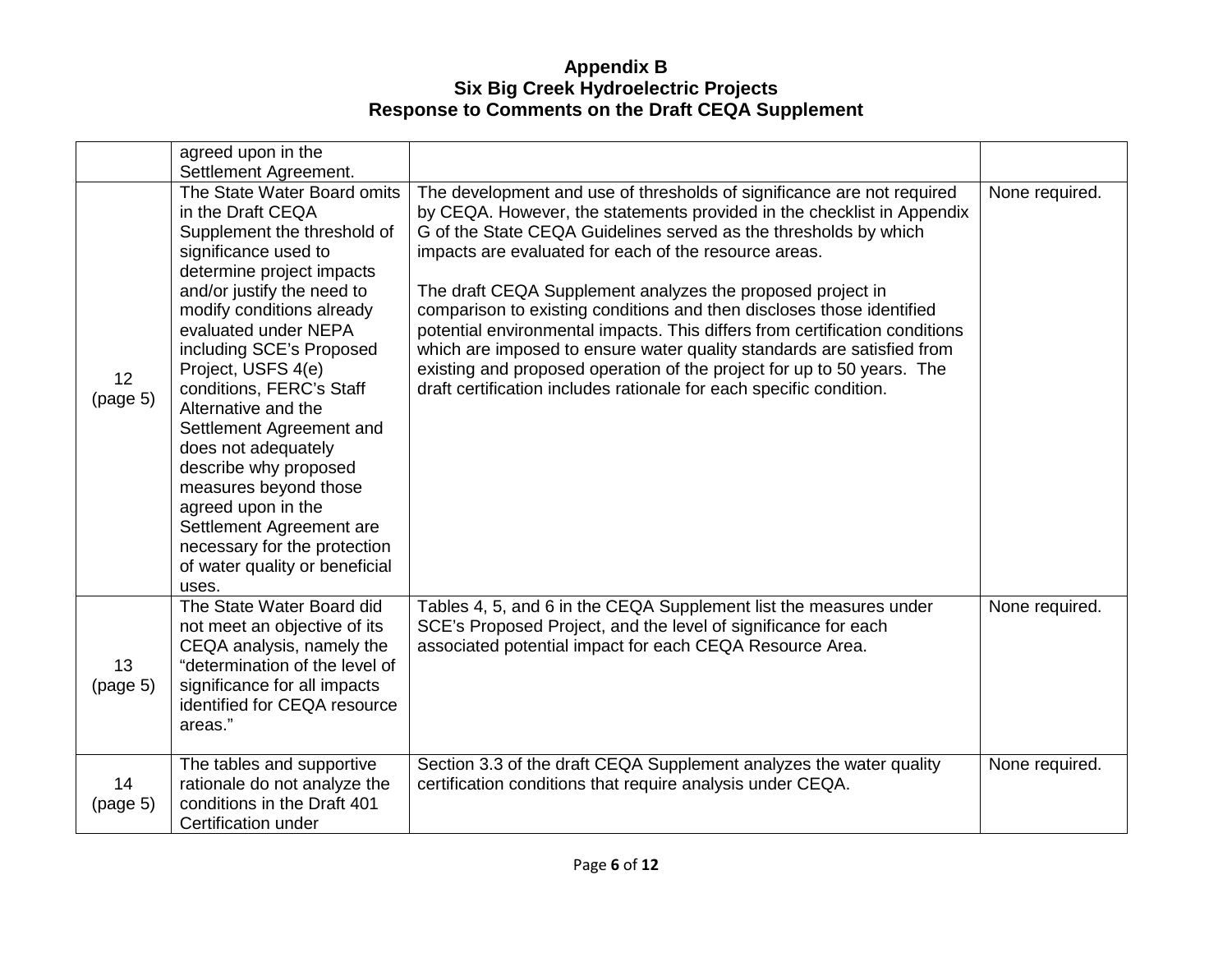|                | consideration by the State                                                                                                                                                                                                                                                                                                                                                                                                           |                                                                                                                                                                                                                                                                                                                                                                                                                                                                                                                                                                                                                            |                |
|----------------|--------------------------------------------------------------------------------------------------------------------------------------------------------------------------------------------------------------------------------------------------------------------------------------------------------------------------------------------------------------------------------------------------------------------------------------|----------------------------------------------------------------------------------------------------------------------------------------------------------------------------------------------------------------------------------------------------------------------------------------------------------------------------------------------------------------------------------------------------------------------------------------------------------------------------------------------------------------------------------------------------------------------------------------------------------------------------|----------------|
|                | Water Board.                                                                                                                                                                                                                                                                                                                                                                                                                         |                                                                                                                                                                                                                                                                                                                                                                                                                                                                                                                                                                                                                            |                |
| 15<br>(page 6) | The State Water Board has<br>failed to provide a detailed<br>description (supported by<br>technical information in the<br>administrative record) of any<br>adverse effects on water<br>quality or beneficial uses<br>from existing operations of<br>the Six Big Creek<br><b>Hydroelectric Projects</b><br>(baseline) such that the<br>additional/modified<br>conditions proposed in the<br>Draft 401 Certification are<br>warranted. | The draft CEQA Supplement analyzes the proposed project in<br>comparison to existing conditions and discloses the identified potential<br>environmental impacts. This differs from certification conditions which are<br>imposed to ensure water quality standards are satisfied from existing and<br>proposed operation of the project for up to 50 years.<br>The justification for the certification conditions is not a requirement of<br>CEQA. However, the draft certification includes rationale for each<br>specific condition and was issued at the same time as the draft CEQA<br>Supplement, for public comment. | None required. |
| 16<br>(page 6) | SCE requests that the State<br>Water Board provide more<br>detailed support, including<br>disclosure of<br>baseline/thresholds of<br>significance, which may<br>provide a more meaningful<br>analysis of the impacts of<br><b>SCE's Proposed Project.</b>                                                                                                                                                                            | The draft certification includes rationale for each specific condition and<br>was issued at the same time as the draft CEQA Supplement, for public<br>comment.<br>The statements provided in the checklist in Appendix G of the State<br>CEQA Guidelines served as the thresholds by which impacts are<br>evaluated for each of the resource areas.                                                                                                                                                                                                                                                                        | None required. |
| 17<br>(page 6) | SCE requests that the State<br>Water Board provide<br>adequate analysis under<br>CEQA documenting:<br>Impacts from existing or<br>1)<br>proposed operations that<br>are potentially significant<br>and require mitigation to<br>reduce to less than                                                                                                                                                                                  | (1) The purpose of the CEQA Supplement is to fully disclose the potential<br>impacts and level of significance of the Proposed Project, not the<br>potential impacts from existing conditions/project operations. Based on<br>the results of the analyses in the CEQA Supplement, no significant<br>impacts were identified, and therefore no mitigation was identified.<br>(2 & 3) Describing the insufficiency of the Settlement Agreement in<br>ensuring adequate protection of water quality is not a requirement of<br>CEQA. The draft certification includes rationale for each specific                             | None required. |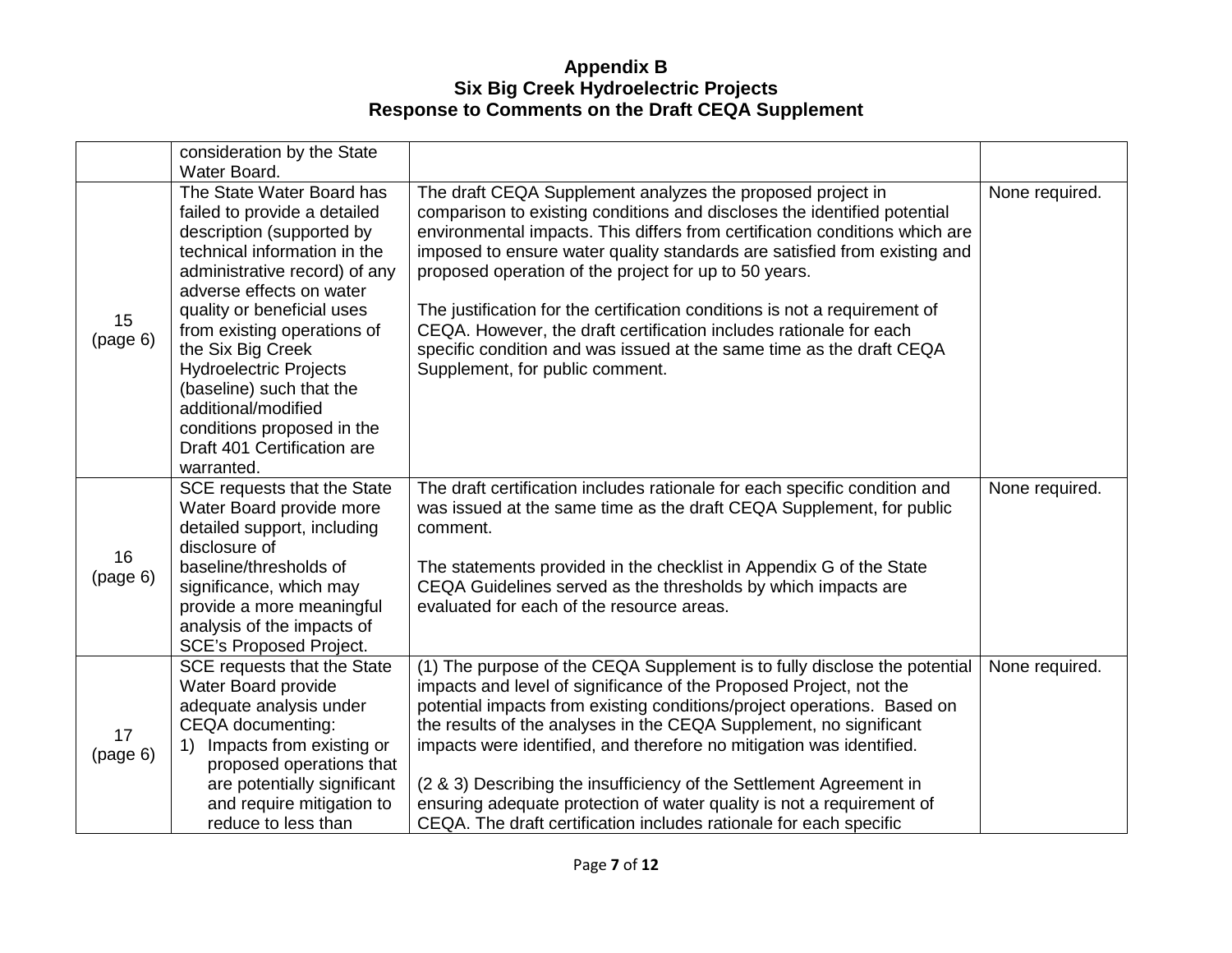|                | significant levels;<br>2) Why the existing<br><b>Settlement Agreement</b><br>conditions and project<br>features are insufficient<br>in protecting water<br>quality and beneficial<br>uses (including<br>establishment of<br>thresholds of significance<br>for these determinations,<br>as required under<br>CEQA); and<br>3) How the new conditions<br>are necessary to protect<br>water quality/beneficial<br>uses.                           | condition. Certification conditions are imposed to ensure water quality<br>standards are satisfied from existing and proposed operation of the<br>project for up to 50 years.<br>The statements provided in the checklist in Appendix G of the State<br>CEQA Guidelines served as the thresholds by which impacts are<br>evaluated for each of the resource areas.                                                                                 |                |
|----------------|------------------------------------------------------------------------------------------------------------------------------------------------------------------------------------------------------------------------------------------------------------------------------------------------------------------------------------------------------------------------------------------------------------------------------------------------|----------------------------------------------------------------------------------------------------------------------------------------------------------------------------------------------------------------------------------------------------------------------------------------------------------------------------------------------------------------------------------------------------------------------------------------------------|----------------|
| 18<br>(page 6) | Based on the revised<br>conditions provided in the<br>401 Certification, the<br>following resource areas are<br>potentially affected and,<br>therefore, should be<br>individually evaluated under<br>CEQA:<br><b>Biological Resources</b><br>$\bullet$<br>(including aquatic and<br>terrestrial resources);<br>Geological and Soils;<br>$\bullet$<br><b>Hydrology and Water</b><br>$\bullet$<br>Quality;<br>Recreation; and<br>Transportation. | Section 3.3 of the draft CEQA Supplement analyzes the draft certification<br>conditions that were deemed to be not adequately analyzed as part of<br>the proposed project under NEPA.<br>Additional monitoring included in the draft certification will not have<br>potentially significant effects under CEQA. Implementation activities<br>resulting from monitoring or other studies may necessitate future CEQA<br>analysis prior to approval. | None required. |
| 19<br>(page 6) | With respect to Section 3.3,<br>this section minimizes and                                                                                                                                                                                                                                                                                                                                                                                     | The draft certification conditions that would change project operations<br>that were not considered under NEPA are listed in Section 3.3 of the                                                                                                                                                                                                                                                                                                    | None required. |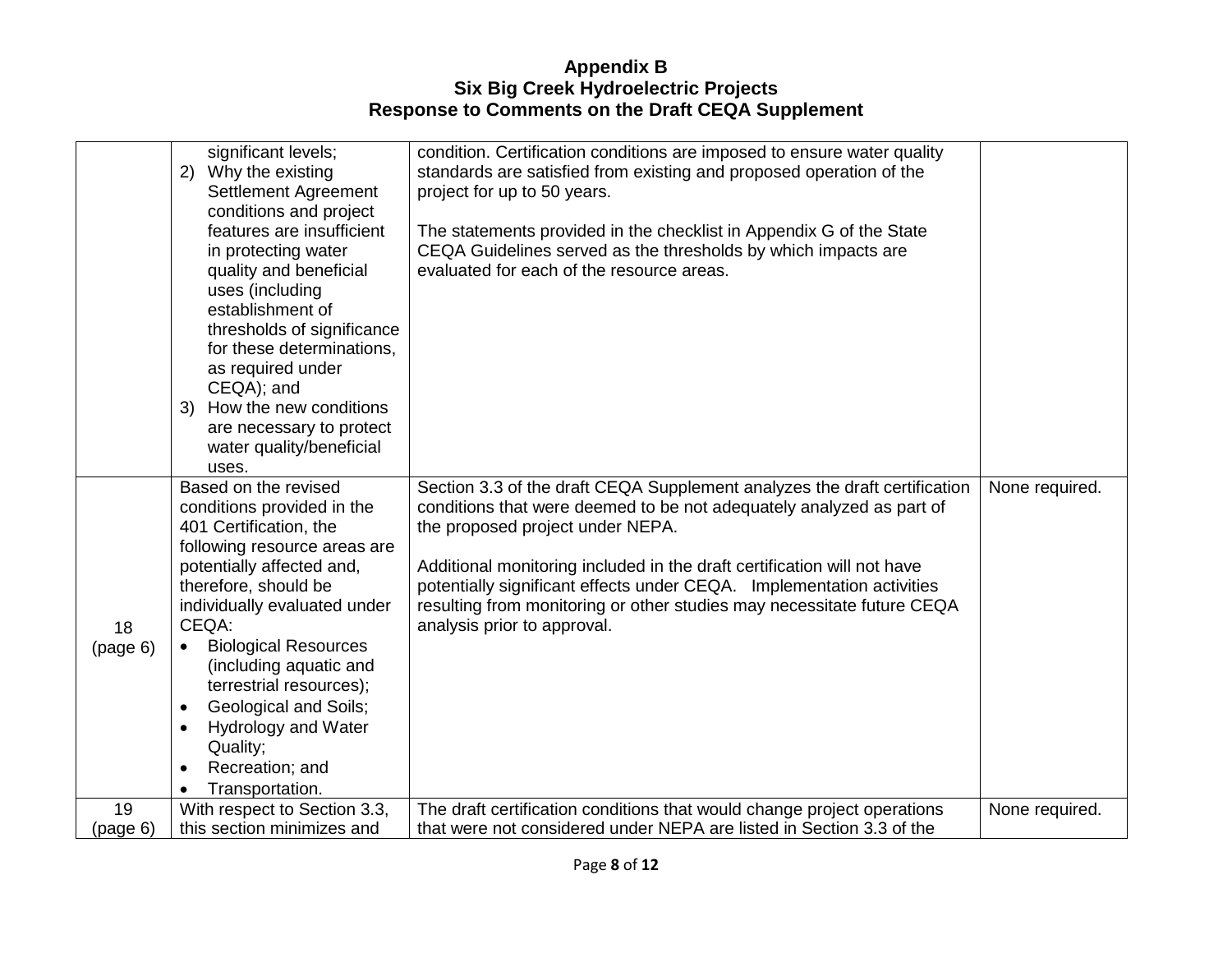|                | thereby fails to adequately<br>represent to the public the<br>measures not adequately<br>analyzed under NEPA.                                                                                                                                                                                                                                                                                                                        | draft CEQA Supplement including an analysis of the potential<br>environmental impacts from operational changes.<br>The draft certification includes rationale for each specific condition and<br>was issued at the same time as the draft CEQA Supplement, for public<br>comment. |                                                                                                                                                                 |
|----------------|--------------------------------------------------------------------------------------------------------------------------------------------------------------------------------------------------------------------------------------------------------------------------------------------------------------------------------------------------------------------------------------------------------------------------------------|-----------------------------------------------------------------------------------------------------------------------------------------------------------------------------------------------------------------------------------------------------------------------------------|-----------------------------------------------------------------------------------------------------------------------------------------------------------------|
| 20<br>(page 6) | The criteria used in<br>evaluating the conditions<br>included in Section 3.3 are<br>not identified; but clearly the<br>State Water Board does not<br>consider the effects on<br>resources of modified and<br>new conditions identified in<br>the Draft 401 Certification<br>compared to conditions in<br>the Settlement Agreement<br>analyzed under NEPA (see<br>previous paragraph).                                                | Sections 3.3.2 and 3.3.3 of the draft CEQA Supplement include an<br>environmental analysis for each measure's potential effects and potential<br>environmental benefit from implementation. This descriptive analysis was<br>used for the level of significance determination.    | None required.                                                                                                                                                  |
| 21<br>(page 7) | Of the four conditions<br>addressed in Section 3.3,<br>two conditions (Jackass<br>Meadows sedge bed<br>restoration and Big Creek<br>Fish Hatchery feasibility<br>investigations) are part of a<br>Non-FERC Settlement<br>Agreement and are not<br>necessary for operations or<br>maintenance of the Six Big<br>Creek Projects. Therefore,<br>these conditions are not<br>under FERC jurisdiction nor<br>subject to State Water Board | Comment noted. The two measures have been removed.                                                                                                                                                                                                                                | Text was revised<br>to not include<br>the Jackass<br>Meadow sedge<br>bed restoration<br>and Big Creek<br><b>Fish Hatchery</b><br>feasibility<br>investigations. |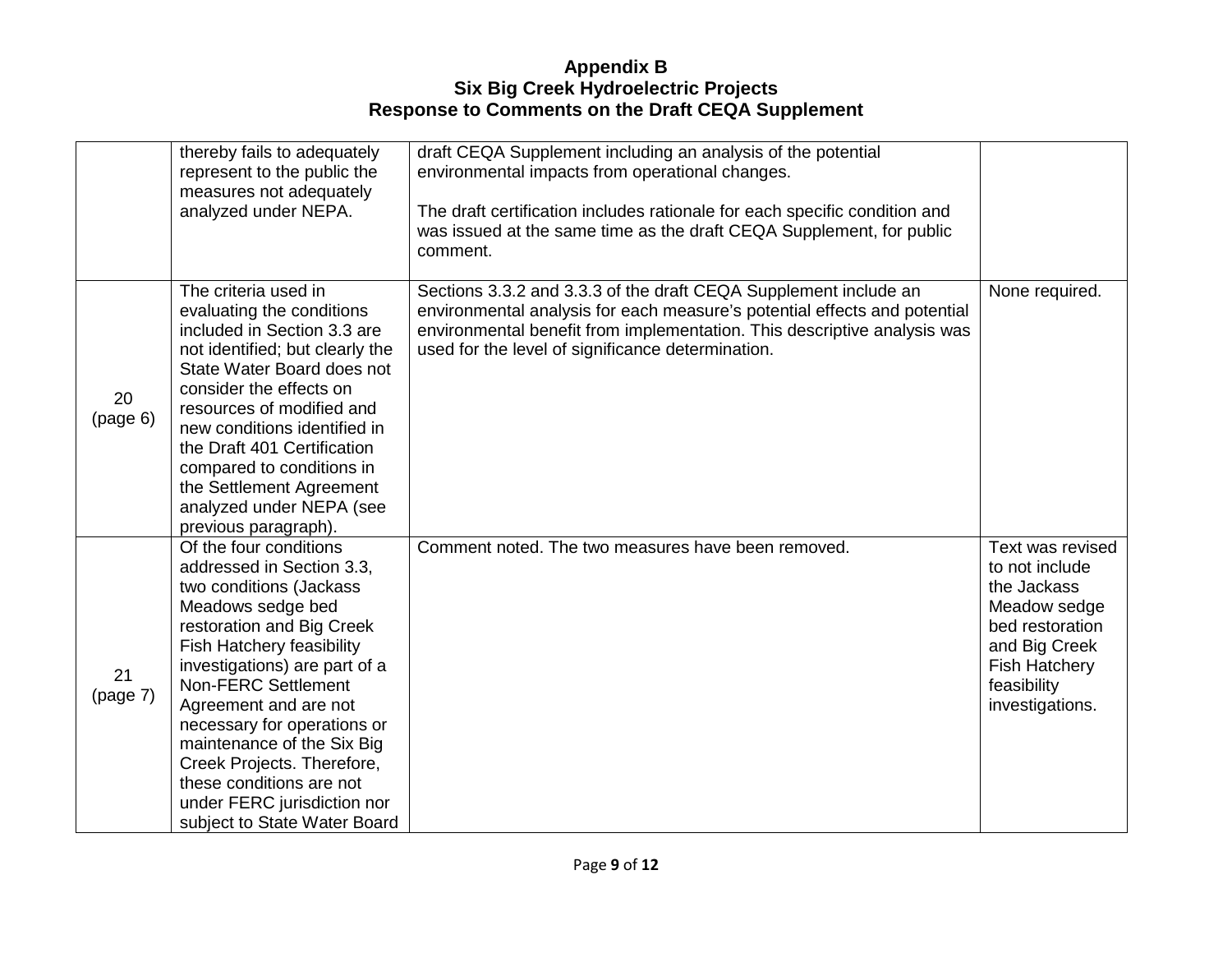|                | 401 authority under the<br>relicensing proceeding and<br>should not be included in the<br>CEQA analysis.                                                                                                                                                                                                                                             |                                                                                                                                                                                                                                                                                                                                                                                                                                                                                                                                                                                                                                                                                                                                                                                                                                                                                                                                                                                                                                                                       |                |
|----------------|------------------------------------------------------------------------------------------------------------------------------------------------------------------------------------------------------------------------------------------------------------------------------------------------------------------------------------------------------|-----------------------------------------------------------------------------------------------------------------------------------------------------------------------------------------------------------------------------------------------------------------------------------------------------------------------------------------------------------------------------------------------------------------------------------------------------------------------------------------------------------------------------------------------------------------------------------------------------------------------------------------------------------------------------------------------------------------------------------------------------------------------------------------------------------------------------------------------------------------------------------------------------------------------------------------------------------------------------------------------------------------------------------------------------------------------|----------------|
| 22<br>(page 7) | The operational release<br>limitation for Mono Creek<br>was included in the<br>Settlement Agreement and<br>as a USFS Federal Power<br>Act section 4(e) condition<br>and therefore was previously<br>analyzed under NEPA.                                                                                                                             | The operational release limitation was not included in the analysis of<br>FERC's Environmental Assessment (EA) for the Vermilion Valley Project.<br>FERC's EA for the Vermilion Valley Project is dated May 4, 2004. The<br>operational release limitation for Mono Creek is a U.S. Forest Service<br>(USFS) final section 4(e) term and condition (dated September 2, 2004),<br>specifically Condition 12(A.1.).<br>Further, both SCE's Request for Adoption of Alternative Conditions<br>(dated December 17, 2005), and USFS revised final 4(e)s (dated<br>November 29, 2006) did not edit or change the operational release<br>limitation condition.<br>In addition, while the Big Creek ALP Settlement Agreement did include<br>the Mono Creek Channel Riparian Maintenance Flow Plan, it did not<br>include the seasonal operational release limitation. Also, FERC's final<br>EIS for the Big Creek ALP Projects (dated March 2009) incorporated<br>some flow related measures for Portal but did not include the Mono<br>Creek operational release limitation. | None required. |
| 23<br>(page 7) | When relying on NEPA<br>documents in lieu of an EIR<br>to satisfy CEQA, CEQA<br>Guidelines, Section 15221(b)<br>requires that any discussion<br>of mitigation measures must<br>be supplemented to fulfill<br>CEQA's requirements. The<br>Draft CEQA Supplement<br>does not sufficiently identify<br>and justify the need for<br>mitigation measures. | Based on the results of the analyses in the CEQA Supplement, no<br>significant impacts were identified, and therefore no CEQA mitigation<br>measures were identified.                                                                                                                                                                                                                                                                                                                                                                                                                                                                                                                                                                                                                                                                                                                                                                                                                                                                                                 | None required. |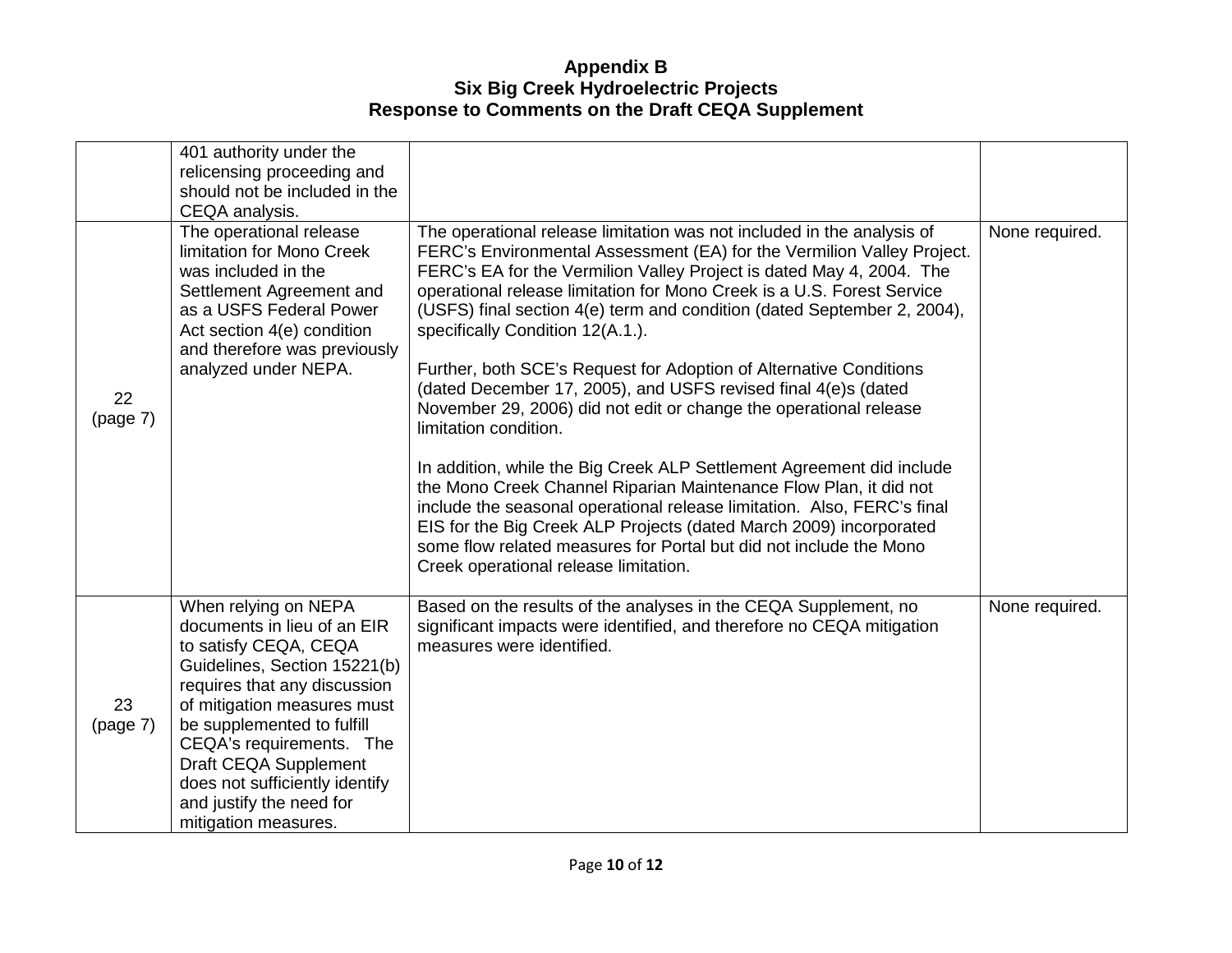| 24<br>(page 7) | SCE requests that the State<br>Water Board provide a clear<br>connection between<br>a) the nature and severity<br>of the impact to water<br>quality or beneficial uses<br>considering<br>implementation of<br>previously agreed-upon<br>measures; or<br>b) the applicability of the<br>new/amended condition<br>in addressing the impact.                                                                                                                                                                                                                                                                     | No significant impacts were identified in the CEQA Supplement. The<br>draft certification identifies rationale for each condition's inclusion to<br>ensure water quality standards are satisfied in the course of operation of<br>the project during the term of a new FERC license.                                                                                                                                                                                                                                                                                                                                                                                                                               | None required. |
|----------------|---------------------------------------------------------------------------------------------------------------------------------------------------------------------------------------------------------------------------------------------------------------------------------------------------------------------------------------------------------------------------------------------------------------------------------------------------------------------------------------------------------------------------------------------------------------------------------------------------------------|--------------------------------------------------------------------------------------------------------------------------------------------------------------------------------------------------------------------------------------------------------------------------------------------------------------------------------------------------------------------------------------------------------------------------------------------------------------------------------------------------------------------------------------------------------------------------------------------------------------------------------------------------------------------------------------------------------------------|----------------|
| 25<br>(page 7) | In those cases where the<br>State Water Board is<br>proposing a condition to<br>reduce potentially significant<br>project effects to water<br>quality and beneficial uses to<br>less than significant levels,<br>the condition must be called<br>out as mitigation and<br>included in the Mitigation,<br>Monitoring and Reporting<br>Plan. Since the State Water<br>Board has not included<br>these as "project features" in<br>its project description, either<br>the analysis of the project<br>impacts has concluded an<br>incorrect level of significance<br>or the mitigation measure is<br>unwarranted. | The draft CEQA Supplement did not identify any potential significant<br>impacts, nor did it include any mitigation measures. A Mitigation<br>Monitoring and Reporting Plan is only required for CEQA mitigation<br>measures. The draft CEQA Supplement analyzes the proposed project in<br>comparison to existing conditions and then discloses those identified<br>potential environmental impacts. This differs from certification conditions<br>which are imposed to ensure water quality standards are satisfied from<br>existing and proposed operation of the project for up to 50 years. The<br>justification for the certification conditions is included in the draft<br>certification rationale section. | None required. |